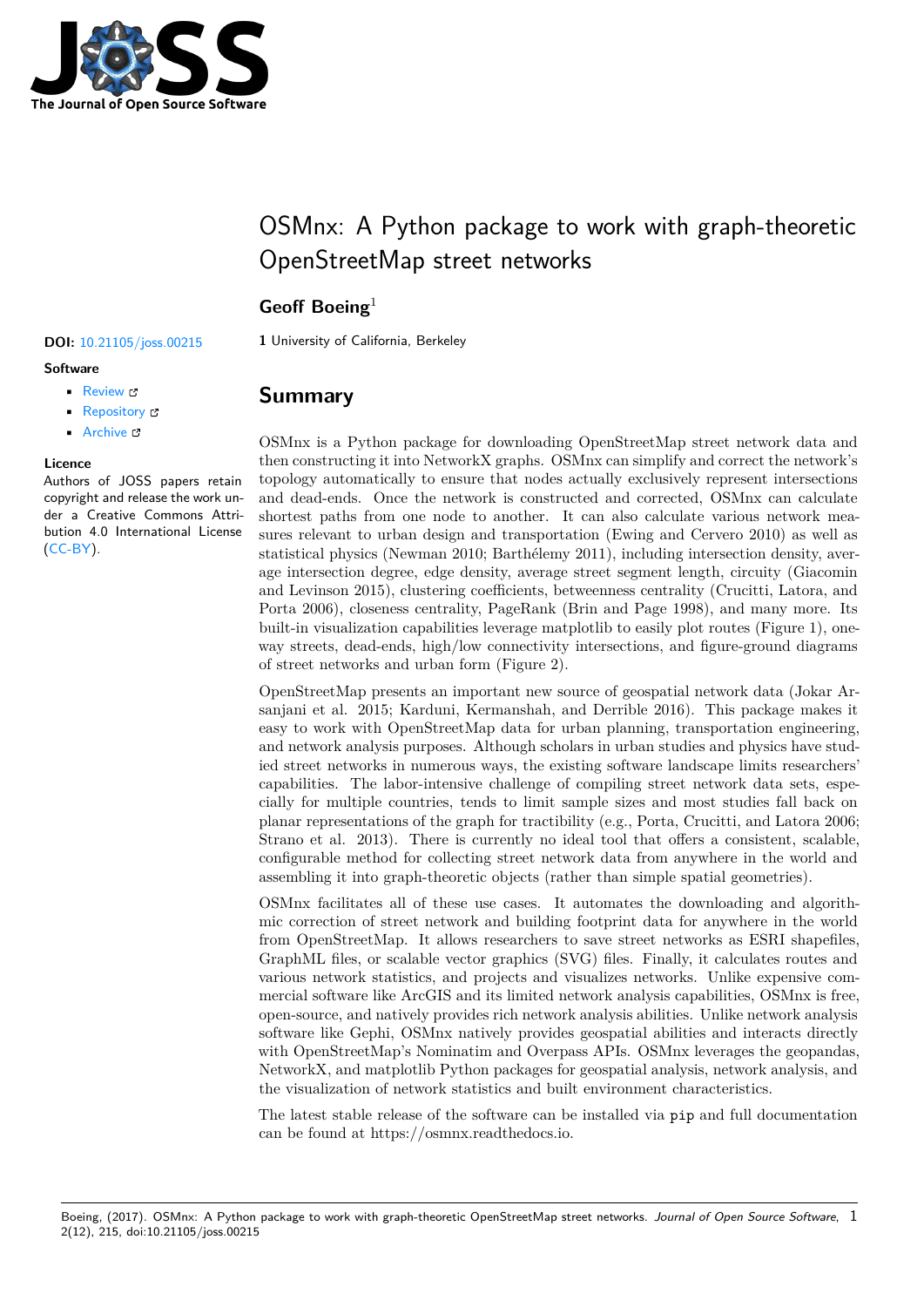



*Figure 1. OSMnx retrieves the street network for Los Angeles, California and plots a shortest-path route along it.*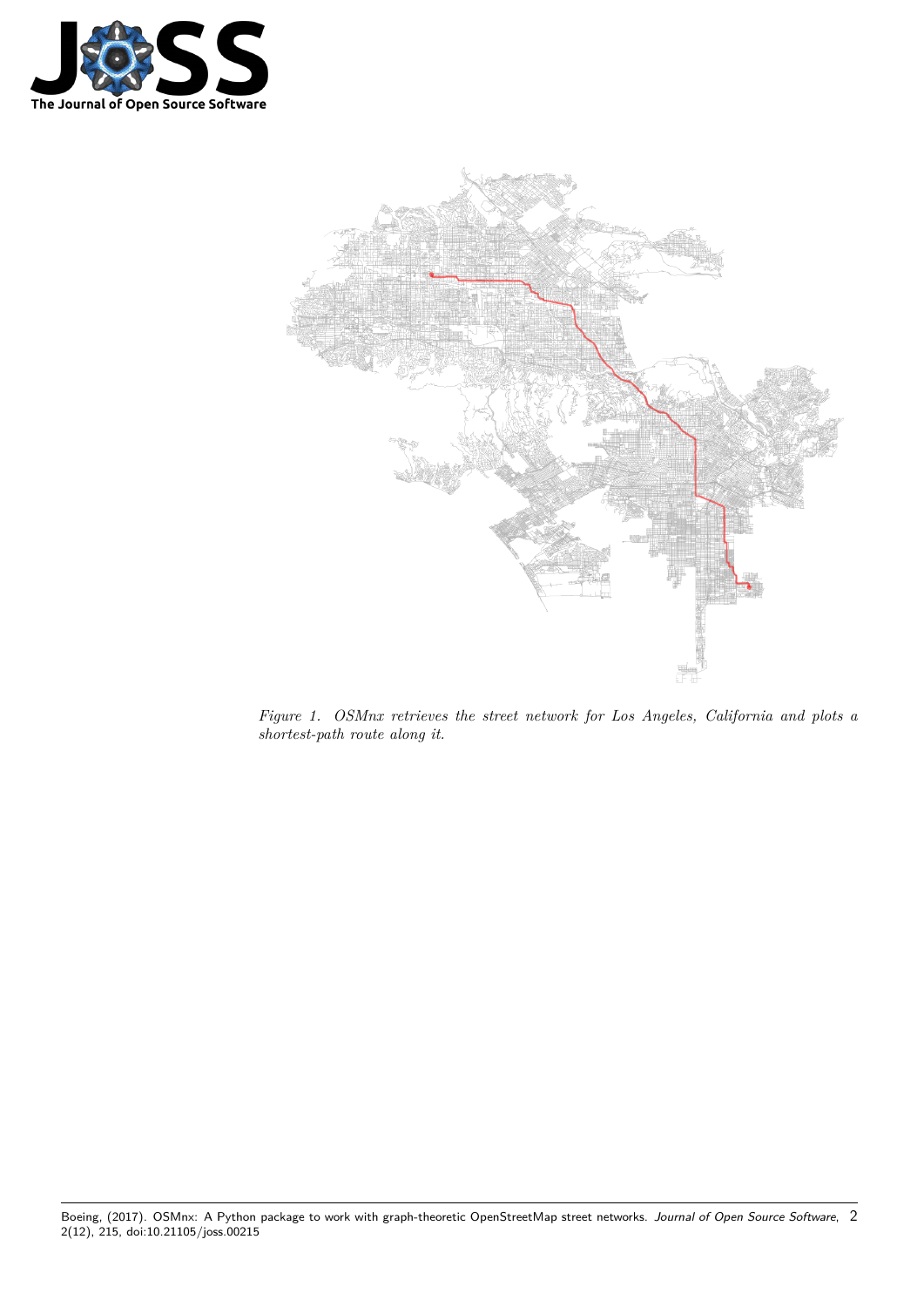



*Figure 2. OSMnx visualizes street networks in various ways to facilitate consistent comparison of urban form.*

## **References**

Barthélemy, Marc. 2011. "Spatial Networks." *Physics Reports* 499 (1-3): 1–101. doi:10.1016/j.physrep.2010.11.002.

Brin, Sergey, and Lawrence Page. 1998. "The Anatomy of a Large-Scale Hypertextual Web Search Engine." *Computer Networks and ISDN Systems: Proceedings of the Sev[enth International World Wide](https://doi.org/10.1016/j.physrep.2010.11.002) Web Conference* 30 (1-7): 107–17. doi:10.1016/S0169- 7552(98)00110-X.

Crucitti, Paolo, Vito Latora, and Sergio Porta. 2006. "Centrality Measures in Spatial Networks of Urban Streets." *Physical Review E* 73 [\(3\): 036125.](https://doi.org/10.1016/S0169-7552(98)00110-X) [doi:10.1103/Phys](https://doi.org/10.1016/S0169-7552(98)00110-X)RevE.73.036125.

Ewing, Reid, and Robert Cervero. 2010. "Travel and the Built Environment: A Meta-Analysis." *Journal of the American Planning Association* 76 (3): 265–94. doi:[10.1080/01944361003766766.](https://doi.org/10.1103/PhysRevE.73.036125)

Giacomin, David J, and David M Levinson. 2015. "Road Network Circuity in Metropolitan Areas." *Environment and Planning B: Planning and Design* 42 (6): 1040–53.